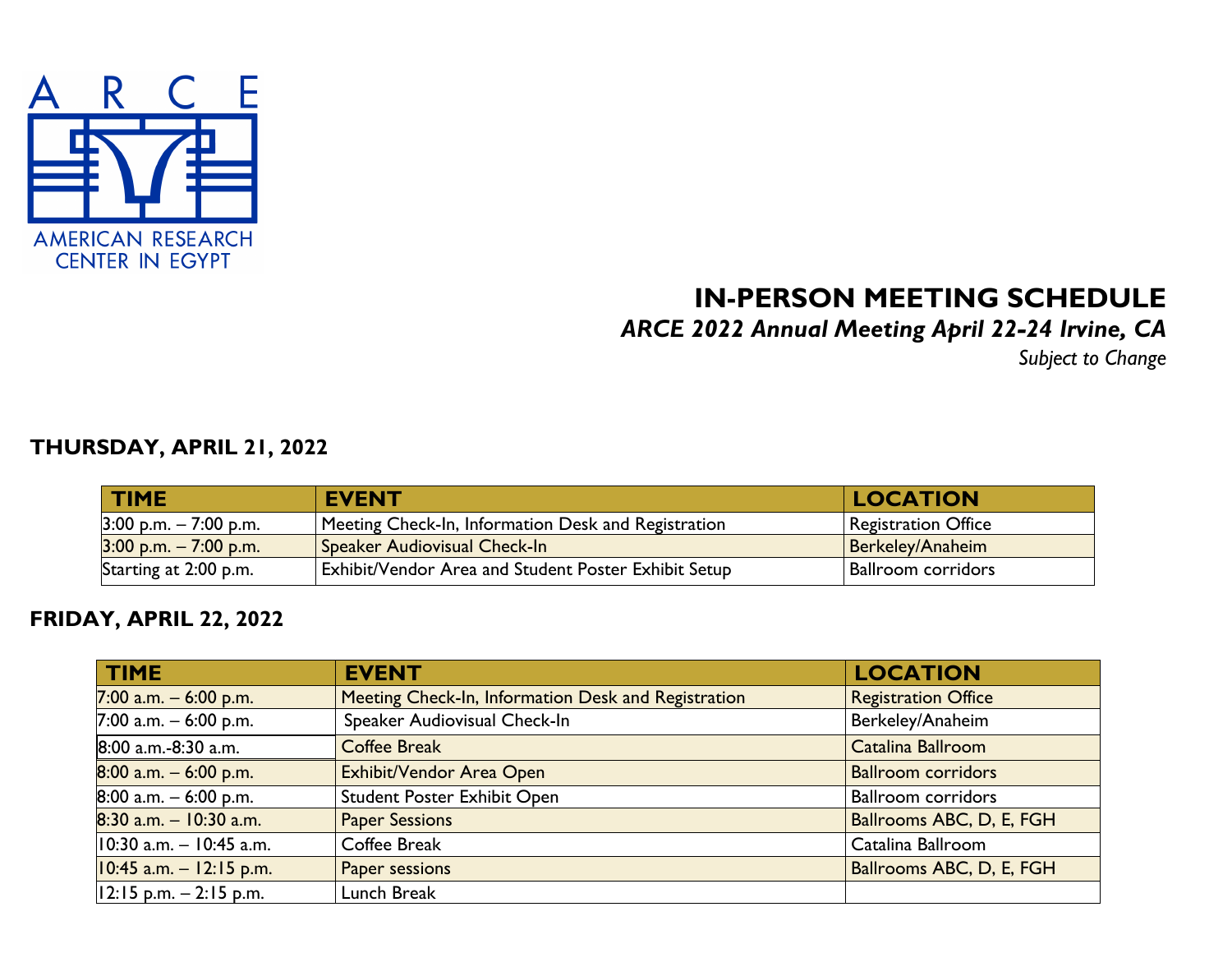| $12:45$ p.m. - 1:45 p.m.                  | <b>Chapter Officers' Meeting</b>                                                                                                                                                                                                                       | Rancho Las Palmas/ Santa<br>Barbara/ Santa Clara |
|-------------------------------------------|--------------------------------------------------------------------------------------------------------------------------------------------------------------------------------------------------------------------------------------------------------|--------------------------------------------------|
| $ 1:00 \text{ p.m.} - 2:00 \text{ p.m.} $ | Syllabus Corral and Discussion on Teaching                                                                                                                                                                                                             | Newport/Marina Del Rey                           |
| $2:15$ p.m. $-4:15$ p.m.                  | <b>Paper Sessions</b>                                                                                                                                                                                                                                  | Ballrooms ABC, D, E, FGH                         |
| 4:15 p.m. $-$ 5:00 p.m.                   | <b>General Members Meeting</b>                                                                                                                                                                                                                         | <b>Ballroom E</b>                                |
| 6:00 p.m.                                 | Bus Departure for Lord Carnarvon Keynote presentation<br>"Treasure and tragedy in an antique land, Tutankhamun and the<br>life of the 5th Earl of Carnarvon" followed by a light reception-<br>Ticketed Offsite Event Sponsored by National Geographic | <b>Ballroom corridors</b>                        |
| 6:30 p.m. $-$ 9:00 p.m.                   | Lord Carnarvon Keynote presentation "Treasure and tragedy in an Bowers Museum<br>antique land, Tutankhamun and the life of the 5th Earl of<br>Carnarvon" followed by a light reception-Ticketed Offsite Event<br>Sponsored by National Geographic      |                                                  |
| $8:30$ p.m. $-$ 9:00 p.m.                 | Buses return from Bowers Museum to hotel                                                                                                                                                                                                               | <b>Bowers Museum-hotel</b>                       |